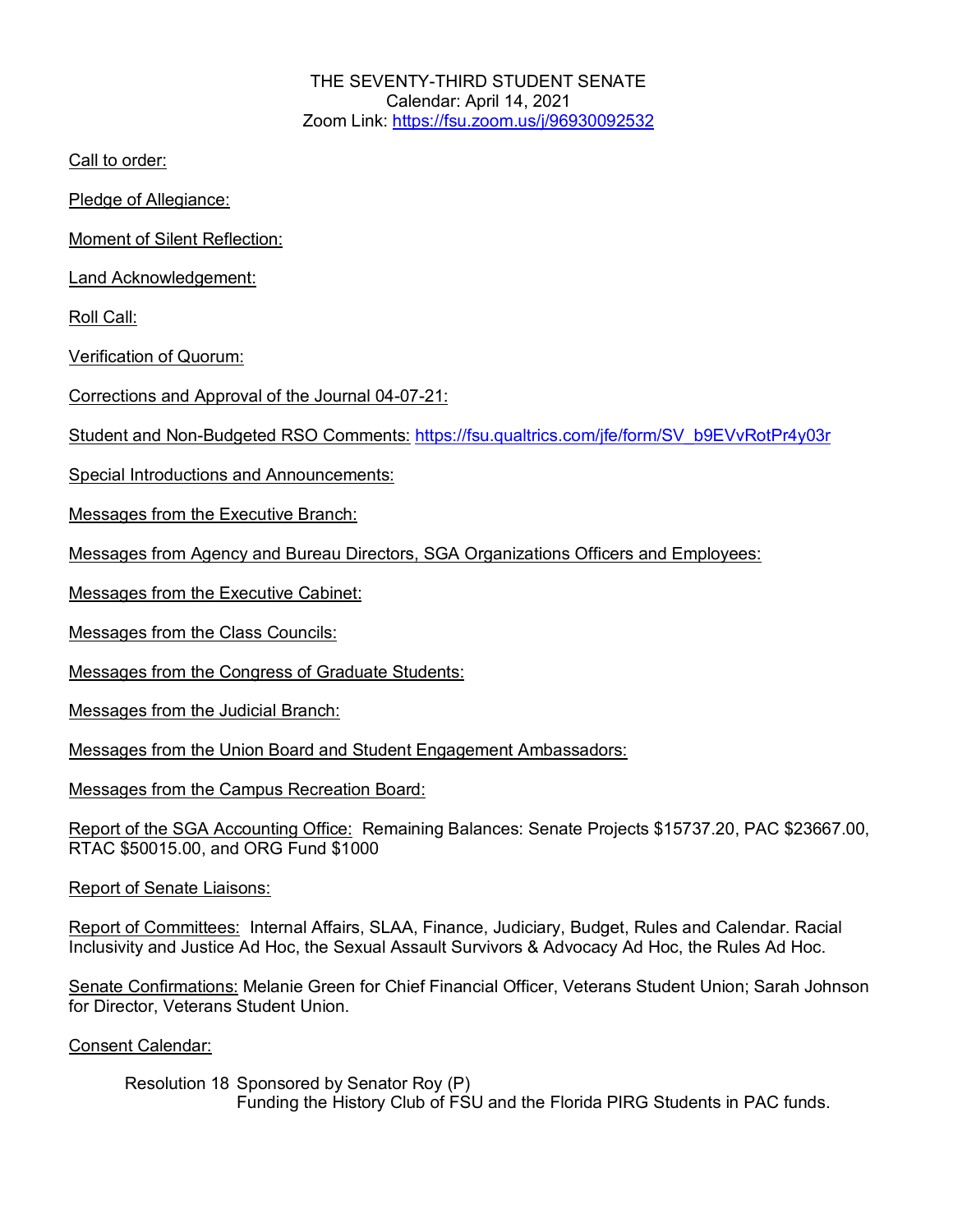## Bills First Reading:

| Bill 3                       | Sponsored by Senator Villacorta (P)<br>Updating the list of major offices to preserve checks and balances and<br>address conflicts of interest. REFERRED TO JUDICIARY 01.13. TABLED IN<br>JUDICIARY, 01.22, 01.26, 02.22, 03.01, 03.10, 03.22, 04.07.                                                                                              |
|------------------------------|----------------------------------------------------------------------------------------------------------------------------------------------------------------------------------------------------------------------------------------------------------------------------------------------------------------------------------------------------|
| <b>Bill 21</b>               | Sponsored Senator Daraldik (P), A. Gonzalez, Hunter, R. Gonzales, Ramos,<br>Roy, Preshia, Lessard, Stults, Nasworthy (Co)<br>Establishing the Arab Student Union as a SGA Agency at the 2021 Spring SGA<br>Inauguration. REFERRED TO BUDGET THEN SLAA, INTERNAL AFFAIRS,<br>JUDICIARY, 03.03. TABLED IN BUDGET, 03.09, 03.15, 03.22, 03.30, 04.06. |
| <b>Bill 33</b>               | Sponsored Senator Grunberger (P), Rudolph (Co)<br>Reallocating \$600 from SCURC Food Account to SCURC Expense Account.<br>REFERRED TO BUDGET, 04.07.                                                                                                                                                                                               |
| <b>Bill 34</b>               | Sponsored Senator Melian, Suarez (P), Gabadage, Rossi, Gonzalez, Hitchcock (Co)<br>Utilizing \$3,000 in Executive Projects funds to split the cost of FSUCard replacement<br>fees. REFERRED TO BUDGET, 04.07.                                                                                                                                      |
| <b>Bill 35</b>               | Sponsored Senator Melian, Suarez (P), Gabadage, Rossi, Gonzalez, Hitchcock (Co)<br>Utilizing \$3,000 in Senate Projects funds to split the cost of FSUCard replacement<br>fees. REFERRED TO SLAA THEN BUDGET, 04.07.                                                                                                                               |
| <b>Bill 36</b>               | Sponsored Senator Randall (P), Arutt, Linksy, Stults, Tackett (Co) Utilizing<br>\$1,763.28 in Senate Projects funds to restart CHAW's cooking classes initiative.<br>REFERRED TO SLAA THEN BUDGET, 04.07.                                                                                                                                          |
| <b>Bill 37</b>               | Sponsored Senator Randall (P), Arutt, Linksy, Stults, Tackett (Co) Utilizing<br>\$1,500 in Senate Projects funds to provide free pregnancy tests to FSU students on<br>campus. REFERRED TO SLAA THEN BUDGET, 04.07.                                                                                                                                |
| <b>Bill 38</b>               | Sponsored Senator Randall (P), Arutt, Linksy, Stults, Tackett (Co) Utilizing<br>\$4,845 in Senate Projects funds to distribute 500 sleep kits in Summer C 2021 to<br>students living in on-campus residence halls. REFERRED TO SLAA THEN<br><b>BUDGET, 04.07.</b>                                                                                  |
| <b>Bill 39</b>               | Sponsored Senator Lessard, Randall (P), Roy, Rudolph (Co) Transferring<br>\$7,500 from PAC funds to Senate Projects funds to allow the Student Senate to easily<br>fund initiatives before the end of the fiscal year. REFERRED TO BUDGET, 04.07.                                                                                                  |
| <b>Bill 40</b>               | Sponsored Senator Lessard, Randall (P), Roy, Rudolph (Co) Transferring<br>\$45,000 from RTAC funds to Senate Projects funds to allow the Student Senate to<br>easily fund initiatives before the end of the fiscal year. REFERRED TO BUDGET,<br>04.07.                                                                                             |
| <b>Bills Second Reading:</b> |                                                                                                                                                                                                                                                                                                                                                    |

Constitutional Amendments: